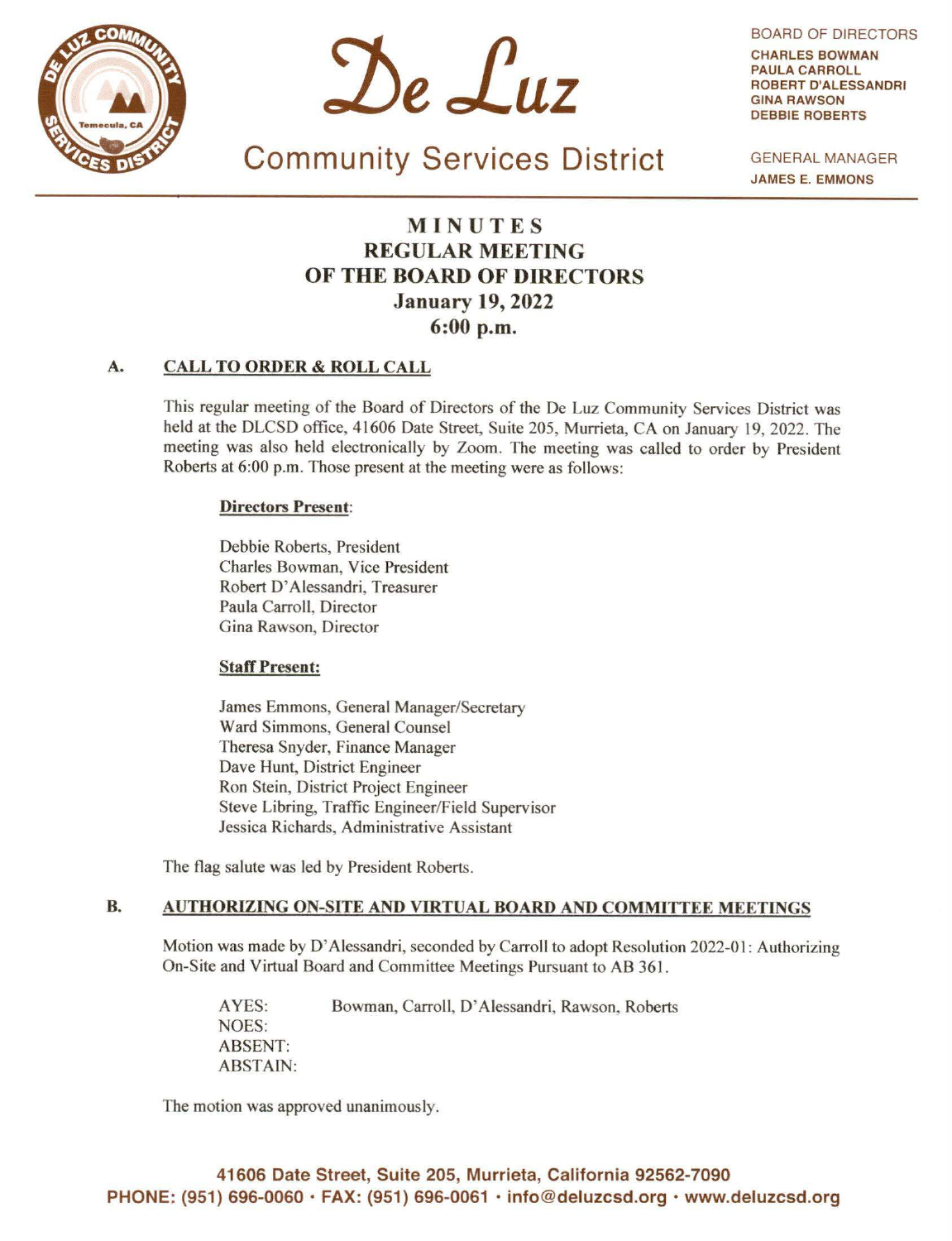# C. **SHERIFF:**

Deputy Perez delivered the Sheriff's Report and provided an update on recent law enforcement activity. He reported on the County of Riverside's installation of Flock cameras on Rancho California Road and described how they function. He reported that the De Luz cannabis cultivation facility was rejected by Riverside County Supervisors. Deputy Perez infonned the board that he is aware of the De Luz barricades being removed from the construction site on Sandia Creek Drive and Via Vaquero Road; he informed the board that this is a violation of the law and that they are investigating. The written report is on file with the district.

### **D. PUBLIC COMMENT:**

Fallbrook resident Soathoft addressed the Board regarding the Sandia Creek Gate/Fallbrook project and responded to questions.

#### **E. INFORMATION ONLY:**

The Statement of Investment Policy and the Financial Statements were received by the Board.

### **F. CONSENT CALENDAR:**

Motion was made by D'Alessandri, seconded by Bowman to approve the Consent Calendar as follows:

| 1. | Minutes of the December 3, 2021 Regular Board Meeting |  |
|----|-------------------------------------------------------|--|
|----|-------------------------------------------------------|--|

- 2. General Fund Claims for December 2021<br>3. Sheriff Special Tax Claims: None
- 3. Sheriff Special Tax Claims: None<br>4. Purchase Order No(s): None
- Purchase Order No(s): None

A YES: Bowman, Carroll, D' Alessandri, Rawson, Roberts NOES: ABSENT: ABSTAIN:

The motion was approved unanimously by roll call vote.

# **G. ROADWAY RECONSTRUCTION PROJECTS**

### **SANDIA CREEK** I **VIA VAQUERO (FEMA)**

District Engineer Hunt provided an update on the status of both projects. He reviewed and discussed the work schedules for both projects in detail and stated that he anticipates both projects to be done by the end of February, weather pennitting.

# **BUENA VISTA RECONSTRUCTION PROJECT**

District Engineer Hunt reported that the final review of the environmental pennits is still in process and that he expects pennits to be issued early Spring. There are no further details at this time.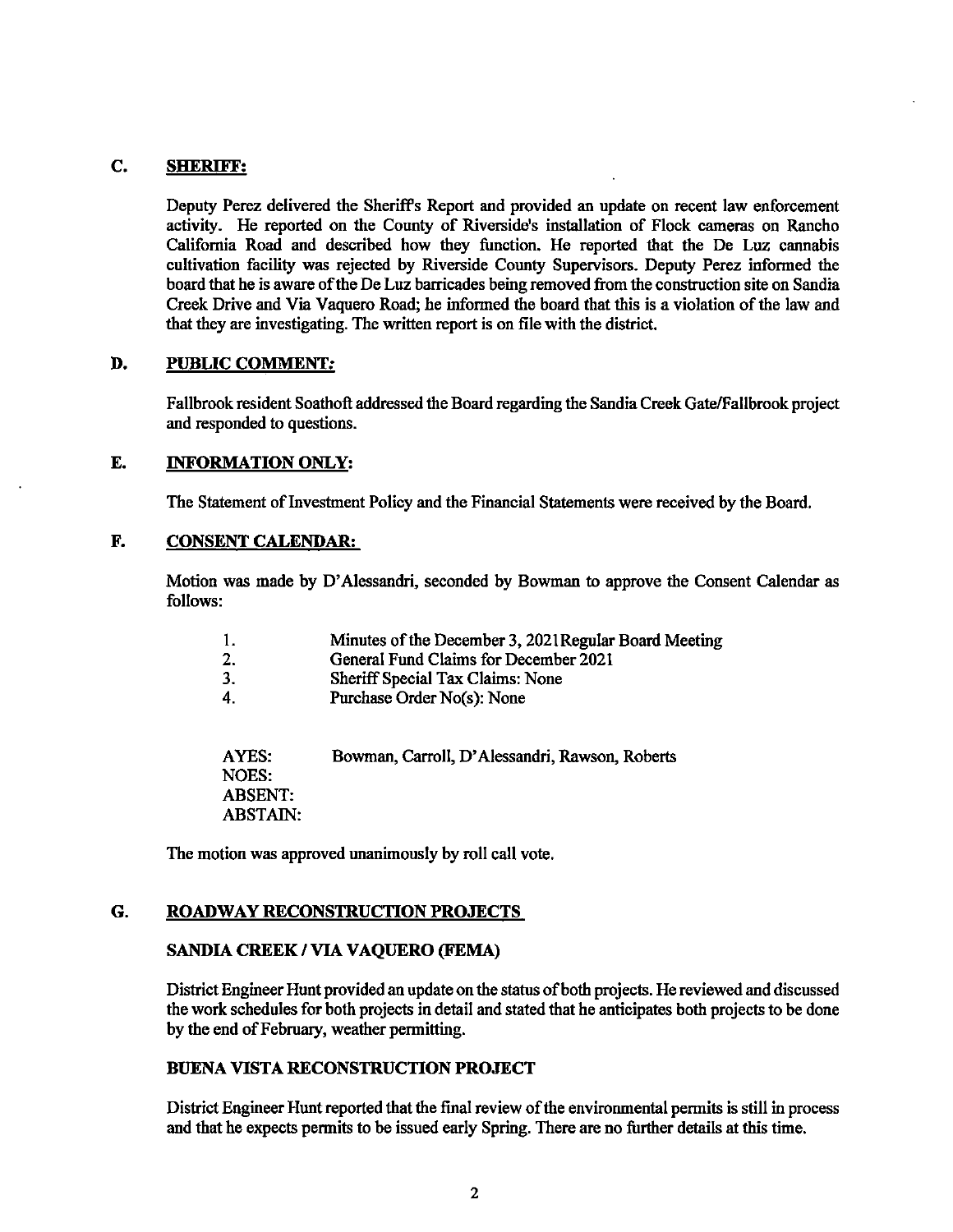# **H. TRAFFIC SAFETY/ ROAD MAINTENANCE**

Traffic Engineer Libring reported that a request has been submitted to the County of Riverside to re-survey advisocy speed on the curve north of De Luz Road. He discussed the existing and potential stop locations for future consideration. The CMS sign is being rotated each week to discussed different streets to encourage drivers to exercise caution and watch their speeds. He discussed different streets to encourage drivers to exercise caution and watch their speeds. He the ongoing activities of the field crew throughout the district.

# **L CONFIRMING THE DATE AND TIME OF THE REGULAR BOARD AND COMMITTEE MEETINGS**

The Board discussed whether to adjust the time of the Regular Board and Committee Meetings. It was determined that the Board meeting would remain 6:00p.m. on the third (3) Wednesday and each committee would set their own date and time.

# **J. COMMITTEE REPORTS**

# **ENGINEERING COMMITTEE**

Director Roberts reported that the Engineering Committee met on January 11, 2022. The committee discussed the status of the Sandia Creek and Via Vaquero projects as well as the Buena Vista project. Roberts explained that the information discussed by the committee was presented to the Board at this meeting by District Engineer Hunt and Traffic Engineer Libring.

# **FINANCE COMMITTEE REPORT**

Director D'Alessandri reported that the Finance Committee met on December 21, 2021 and January 18, 2022. The committee thoroughly discussed the Ca!PERS unfunded obligation and agreed to study this matter further. D'Alessandri also stated that he anticipates the final auditors' report being given at the February meeting.

# **LEGISLATIVE COMMITTEE REPORT SB415**

General Manager explained that there was no Legislative Committee meeting held the month of December.

# **K. GENERAL MANAGER'S REPORT**

General Manager reported that Supervisor Kevin Jefferies reviewed SB415 and agreed to support efforts to enable Riverside County to obtain Fuel Tax Funds for road maintenance in De Luz. BBK Attorney, Ryan Baron who is familiar with the County process is currently working on a legal opinion to coincide with our request that the County obtain and pass-through Fuel Tax Funds. Emmons also advised the Board of SB 1383, the state's new organic recycling law, which agencies will need to provide organic waste collection services to all residents using recycling facilities. Emmons explained that the district may be exempt and is currently working on a waiver with BBK Attorney.

# **L. LEGAL COUNSEL MATTERS**

General Counsel Simmons reported that the district will soon be receiving results of the FEMA arbitration that was held November 18, 2021.He will have more details at the next board meeting in February.